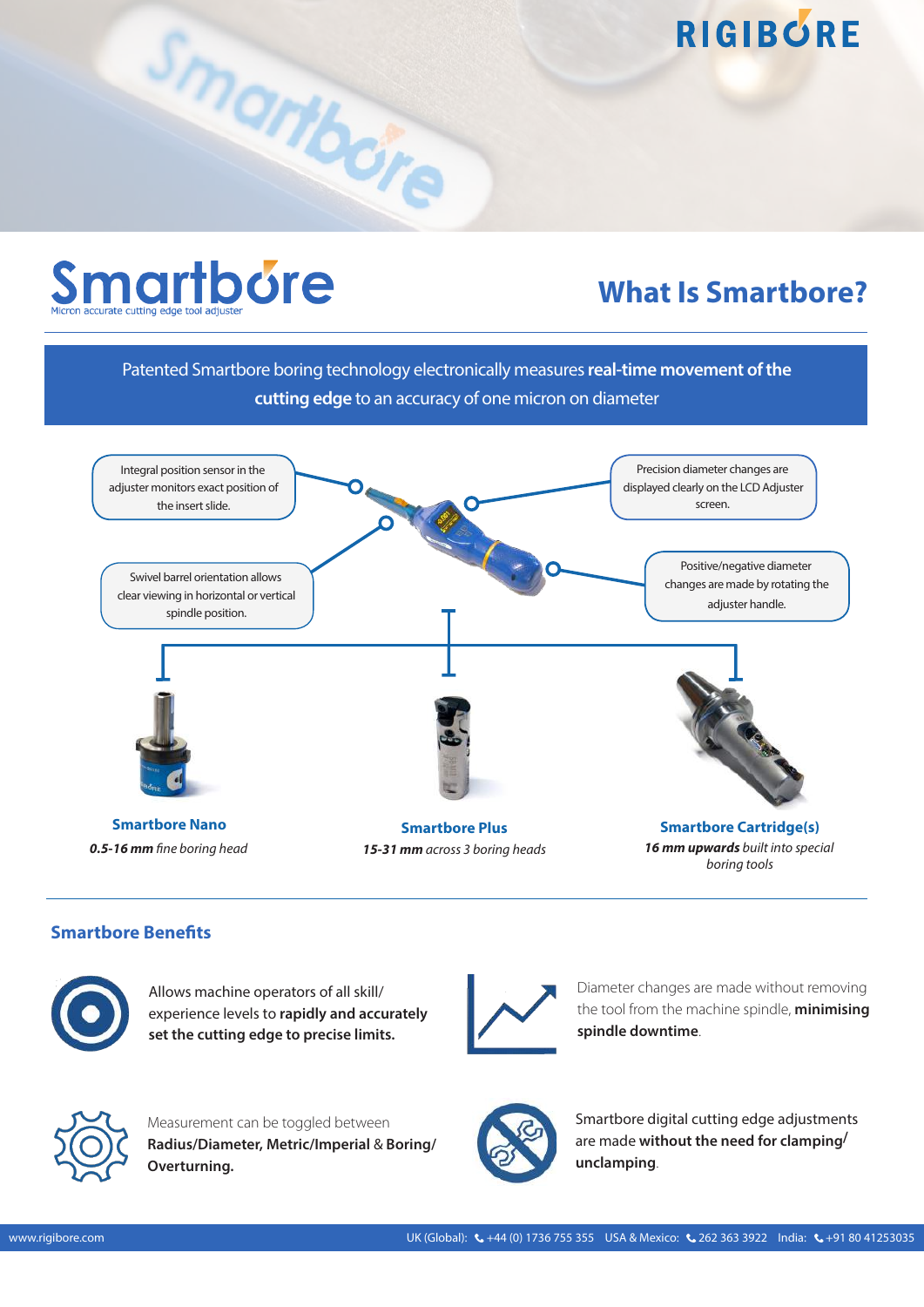## **Smartbore**

### **Smartbore Cartridge Solution**

Rigibore's Smartbore technology allows **micron accurate cutting-edge adjustment**through precision finishing cartridges, **without removal from the machine spindle.** 

#### **Smartbore Cartridges Overview**

Smartbore finishing cartridges are used for precision machining on **single or multi-feature special tools.**

Smartbore

This solution integrates Smartbore technology as either a replaceable cartridge or built-in as a Fine Adjustment Slide (FAS), covering a diameter range of **16mm upwards.**

Patented Smartbore technology allows fast, simple diameter changes to be made in the machine without the need for clamping in operation.



Smartbore cartridges are built into special tooling solutions, designed and manufactured to the needs of the customer's application.

In-house software allows design of limitless Smartbore cartridges on a single tool, creating the ability to machine multiple features simultaneously, in just *"one shot"*.







**"One Shot"** tooling increases process efficiency, reduces cycle time and minimises tooling requirements.

#### **Solution Summary**



Micron accurate cartridge adjustment down to **1 micron (0.6mm range)** on diameter.



Available as replaceable cartridge(s) or built-in configuration.



Multi-cartridge tooling capabilities **reduce cycle time**.



The Smartbore Digital Adjuster provides simplicity in achieving precision bore sizes.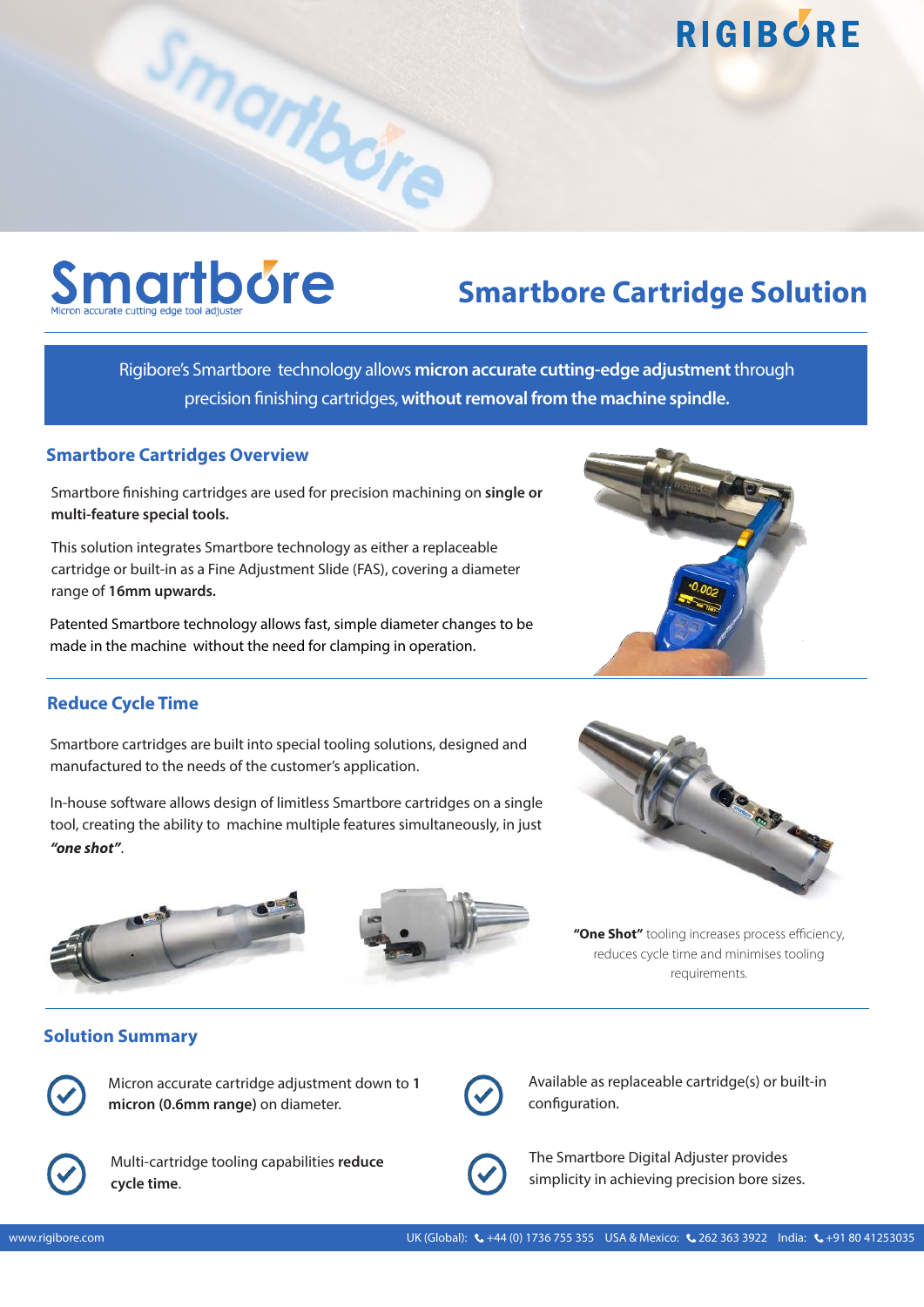# **Smartbore**

### **Smartbore Cartridge Maintainance**

**Smartbore Cartridges require regular greasing for optimal performance and durability, especially when machining cast iron.** 

Smartbore

**The greasing process is designed to evacuate small chips, swarf and machining dust that may accumulate the cartridge mechanism.** 

**Grease must be pumped into the cartridge until it is seen to escape from all around the adjustment slide.** 

#### **Recommended Greasing Intervals**

| <b>Material/Usage</b><br><b>Heavy</b>              |                         | <b>Medium</b>         | <b>Light</b>          |  |
|----------------------------------------------------|-------------------------|-----------------------|-----------------------|--|
| <b>Ferrous (Cast Iron) No Coolant</b>              | <b>3 Times Per Week</b> | <b>Twice Per Week</b> | <b>Weekly</b>         |  |
| <b>Ferrous (Cast Iron)- With</b><br><b>Coolant</b> | <b>Twice Per Week</b>   |                       | <b>Weekly</b>         |  |
| <b>Weekly</b><br><b>Ferrous (Steel)</b>            |                         | <b>Bi-Weekly</b>      | <b>Monthly</b>        |  |
| <b>Non-Ferrous</b>                                 | <b>Bi-weekly</b>        | <b>Monthly</b>        | <b>Every 2 months</b> |  |

**The operation and micron-accuracy of the adjustment will be negatively affected unless the schedule is adhered to. The cartridge mechanism could become** *permanently damaged* **requiring premature replacement.** 



**UFPG-00 Grease Gun- (Includes 1 refill cartridge)** 

**UFPG-RFL Grease Refill for UFPG-00**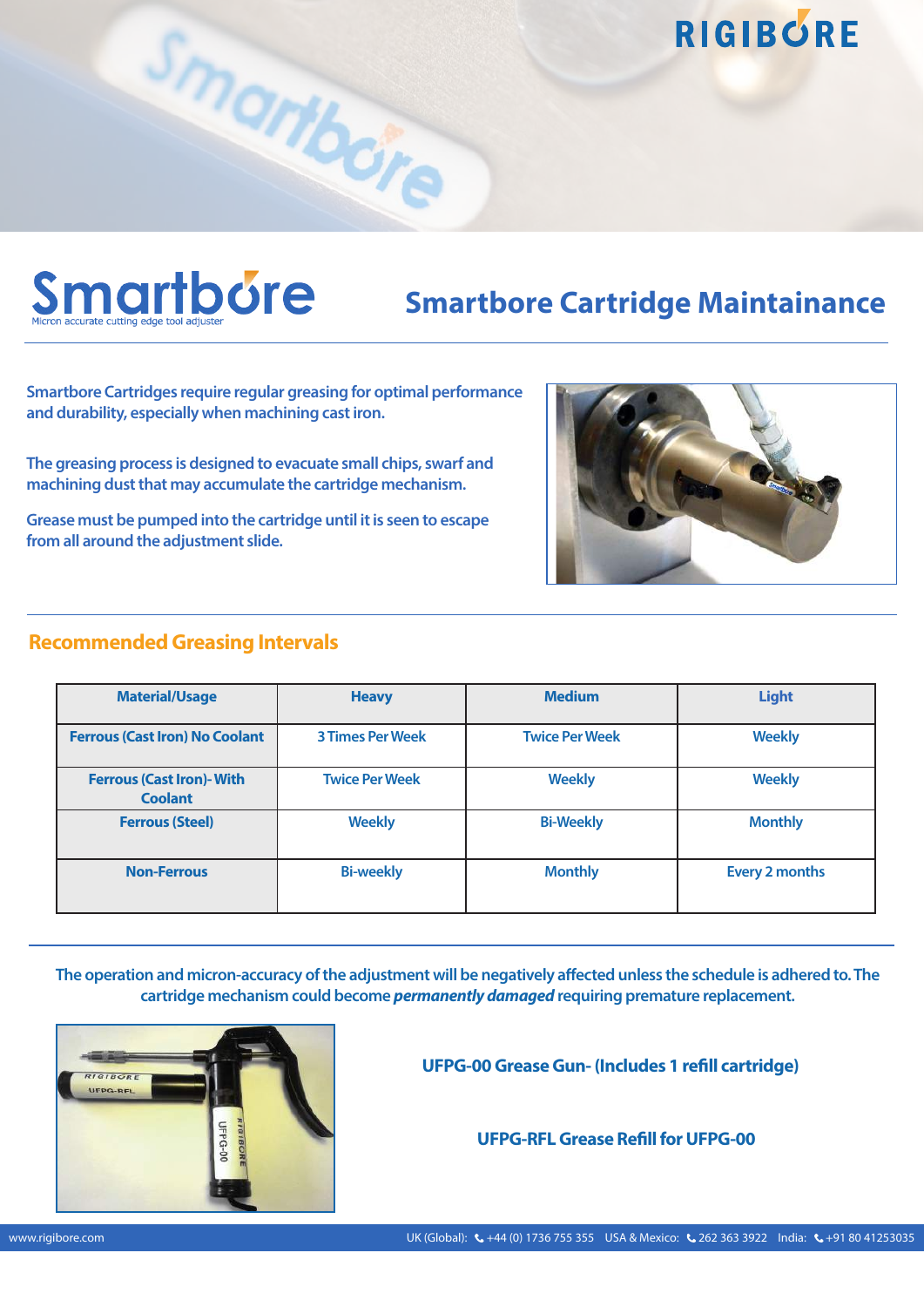

Smartbore

### **Smartbore Cartridge Technical**







#### **Smartbore Technical Specification**

|                                                                                     | Part Number                         | D (Min Bore<br>Ø) | $\mathsf{f}$  | L1    | Insert  | Datum Rad |
|-------------------------------------------------------------------------------------|-------------------------------------|-------------------|---------------|-------|---------|-----------|
|                                                                                     |                                     | mm                | $\mathsf{mm}$ | mm    |         | mm        |
| $\mathbf{H}$<br>⊣ 90°<br>$q_{ID}$<br><b>SB-UFP0690</b>                              | <b>SB-UFP0690</b><br>SB-UFP0690LH   | 28.0              | 16.0          | 55.5  | CC0602  | 0.4       |
| $\mathbf{H}$<br>$190^{\circ}$<br>(000)<br><b>SB-UFP01190</b>                        | <b>SB-UFP1190</b><br>SB-UFP1190LH   | 36.0              | 20.0          | 55.5  | TC1102  | 0.4       |
| $\mathbf{H}$<br>95°<br>$\circ$<br>O <sup>8</sup><br>ന്ന<br>qCD<br><b>SB-UFP0695</b> | <b>SB-UFP0695</b><br>SB-UFP0695LH   | 28.0              | 16.0          | 55.5  | CC0602  | 0.4       |
| $\mathbf{H}$<br>95°<br><b>ant</b><br><b>SB-UFP1195</b>                              | <b>SB-UFP1195</b><br>SB-UFP1195LH   | 36.00             | 20.0          | 55.5  | TC.1102 | 0.4       |
| $\mathbf{H}$<br>$-120°$<br>⊚∞<br>$q_{ID}$<br><b>SB-UFP07120</b>                     | <b>SB-UFP07120</b><br>SB-UFP07120LH | 28.0              | 16.0          | 55.5  | DC0702  | 0.4       |
| $\mathbf{H}$<br>$90^{\circ}$<br>O<br>60<br>(1)<br><b>SB-UFP1290</b>                 | <b>SB-UFP1290</b>                   | 75.0              | 32.0          | 107.0 | CC1204  | 0.8       |
| $\mathbf{H}$<br>90°<br><b>COD</b><br><b>SB-UFP1690</b>                              | <b>SB-UFP1690</b>                   | 75.0              | 32.0          | 107.0 | TC16T3  | 0.8       |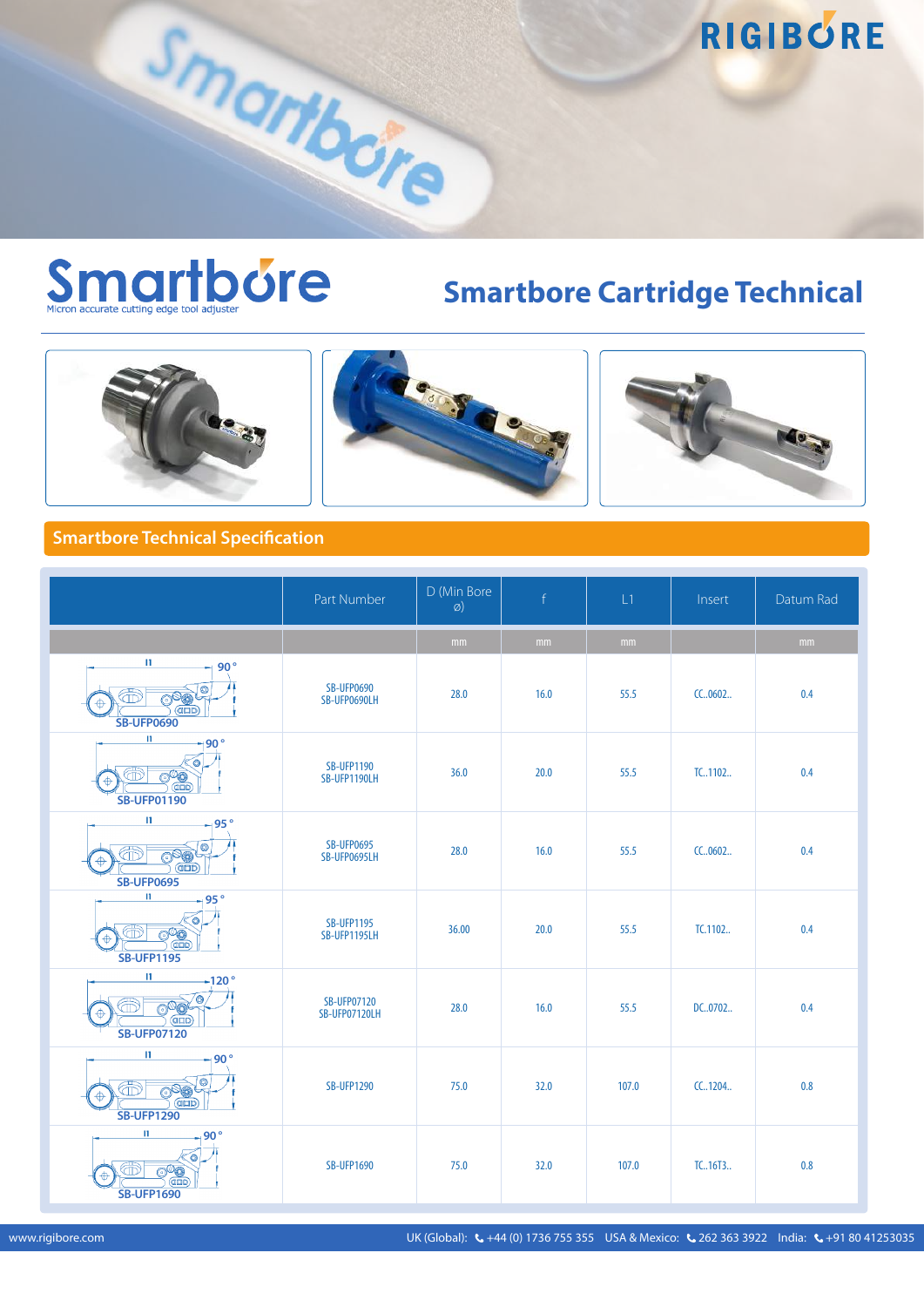



- $\cdot$  a\*: 0.3 Adjustment on all UFPs Adjustment = 0.001mm per division on diameter
- h<sup>\*</sup>: 8.5 on UFP 06-11
- h\*: 18.0 on UFP 12-16
- $\cdot$  x<sup>\*</sup>: 1.0 on UFP 06-11
- $\cdot$  x<sup>\*</sup>: 1.6 on UFP 12-16

#### Smartbore & UFP Mounting Dimensions



No machine spindle modification required. Smartbore bars can be carried in a standard magazine and tool management system.

Smartbore cartridges are easily replaceable.

| <b>UFP</b>      | $\mathsf{A}$ | B (min) | Ή           | L2   |           |      |      |
|-----------------|--------------|---------|-------------|------|-----------|------|------|
|                 | mm           | mm      | mm          | mm   | mm        | mm   | mm   |
| <b>Standard</b> | M5 x 0.8     | 12.5    | 8.5         | 47.5 | 6.1       | 3.0  | 34.0 |
| Large           | M8 x 1.25    | 24.6    | 18.0        | 98.0 | 10.1      | 3.0  | 63.0 |
|                 |              |         |             | V.   |           |      |      |
| <b>UFP</b>      | G            |         | $U$ (diam.) |      | $J$ (min) | Ε    | M    |
|                 | mm           | mm      | mm          | mm   | mm        | mm   | mm   |
| <b>Standard</b> | M5 x 0.8     | 1.0     | 6.0         | 4.0  | 5.0       | 13.5 | 6.1  |

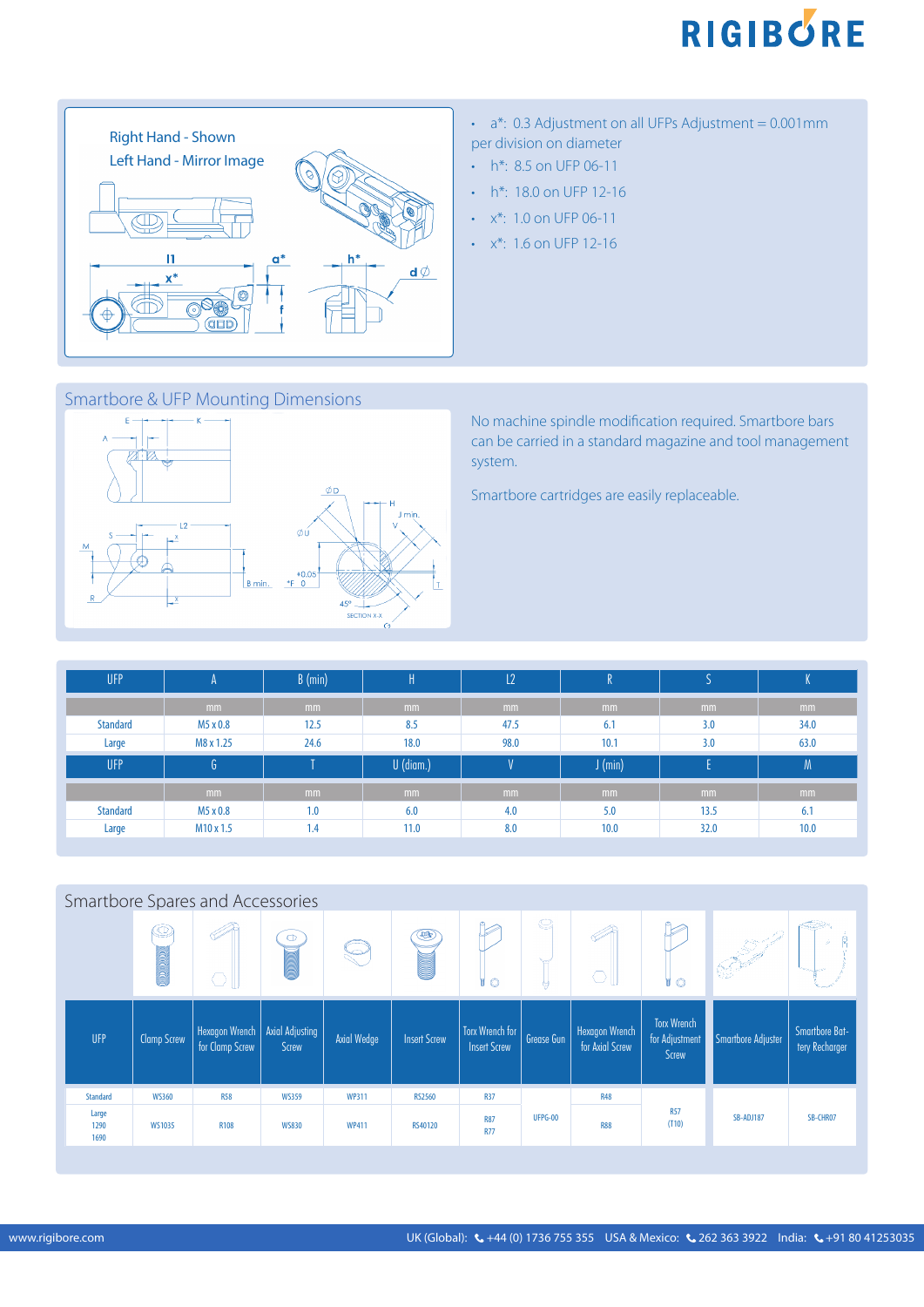

### **Smartbore Nano Solution**

The Smartbore Nano precision boring head combines **simplicity and accuracy** to excel in **small hole boring operations**.

#### **A Measurement You Can Trust**

The Smartbore Nano fine boring head covers a boring range from **0.5mm-16mm.**

Smartbore

This rigid design allows fast setting and precision adjustment in the machine spindle.

Unlike mechanical systems which counts the revolutions of a screw, the Smartbore Nano electronically measures the movement of the actual insert position.



#### **Innovation In Design**

The Smartbore Nano's functional design houses the electronic components in the Smartbore Adjuster rather than in the boring head itself.

Keeping sensitive electronics out of the working environment **removes the risk of damage** from collisions with chips, coolant or swarf.

Only one adjuster is required regardless of the number of boring heads, allowing organisations to benefit from significant cost savings.



#### **Solution Summary**



Clamp free adjustment system, the perfect solution for **small hole precision boring.**



Eliminated risk of distorting the boring head during adjustment, **keeping the tool in true balance**.



Keeping electronics outside of the machine **removes the risk of damage & unit costs.**



The Smartbore Nano fits any standard collet chuck or side lock holder.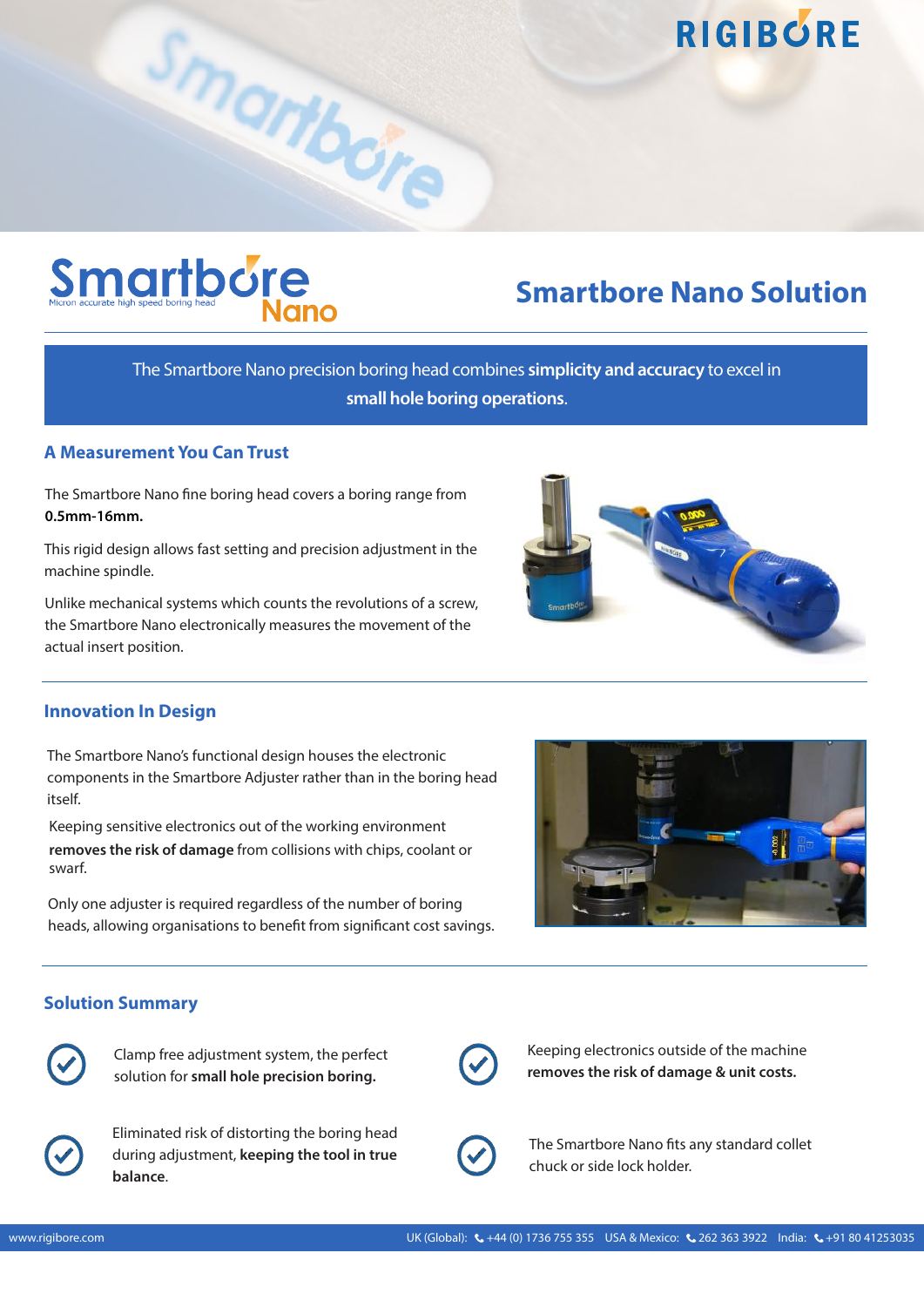

**Smartbore Nano Technical**







#### **Rigibore Smartbore Nano Head -** Specification

Smartbore



#### **Rigibore Smartbore Nano Adjuster**

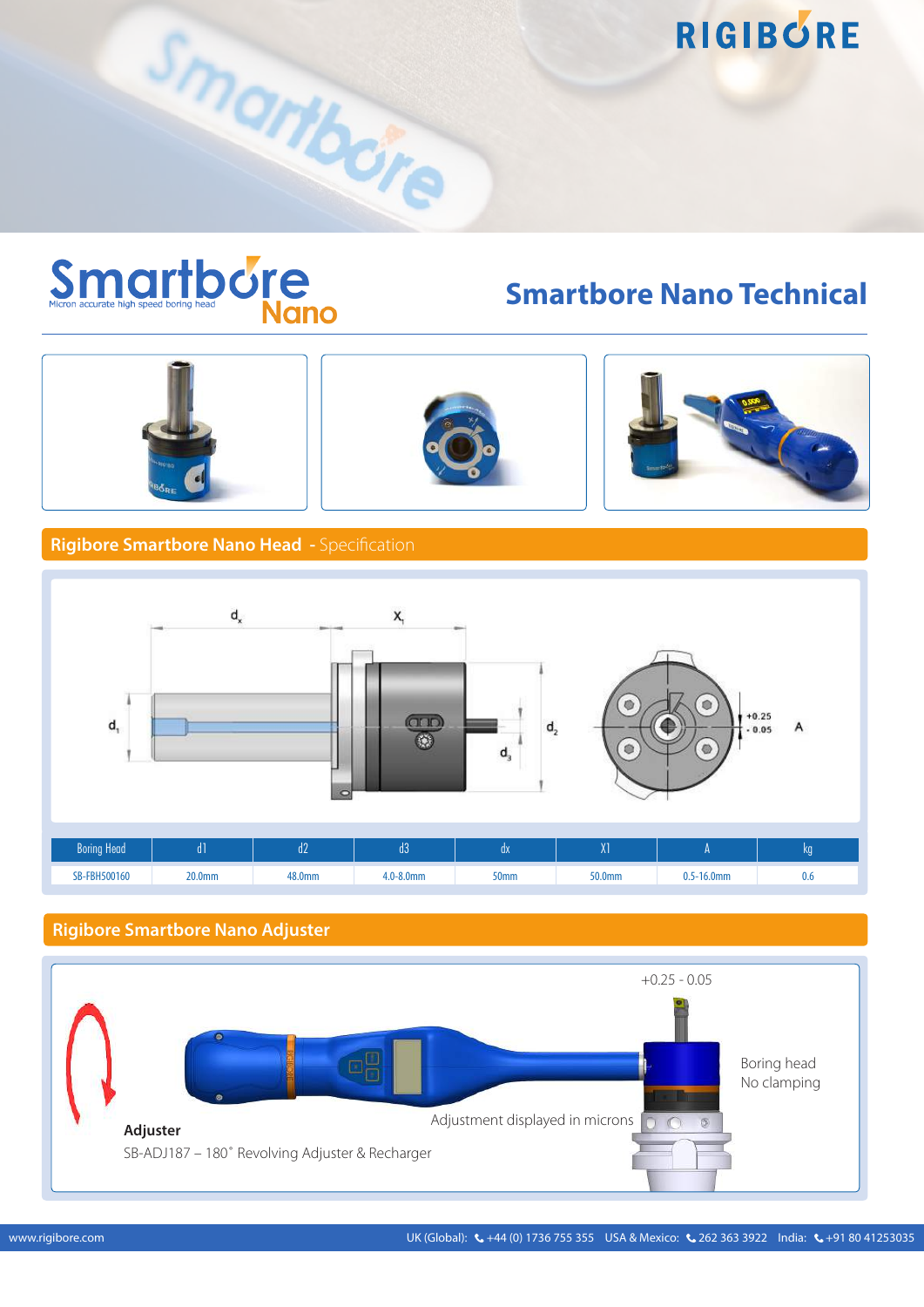#### **Rigibore Smartbore Nano -** Components



#### **Rigibore Smartbore Ordering -** {Boring Bars/Sleeves & Kits} - {Technical Information}

| Range       | Max Bore Depth | <b>Carbide Boring Bar</b><br><b>Number</b> | Sleeve Kit Number      | <b>Boring Set Number</b> |
|-------------|----------------|--------------------------------------------|------------------------|--------------------------|
| $0.5 - 1.0$ | $\overline{3}$ | SB-FBH-BB0510                              | <b>SB-FBH.SK005040</b> | <b>SB-FBH0510</b>        |
| $1.0 - 1.5$ | 4              | <b>SB-FBH-BB1015</b>                       | <b>SB-FBH.SK005040</b> | <b>SB-FBH1015</b>        |
| $1.5 - 2.0$ | $\overline{7}$ | <b>SB-FBH-BB1520</b>                       | <b>SB-FBH.SK005040</b> | <b>SB-FBH1520</b>        |
| $2.0 - 2.5$ | 9              | <b>SB-FBH-BB2025</b>                       | <b>SB-FBH.SK005040</b> | <b>SB-FBH2025</b>        |
| $2.5 - 3.0$ | 12             | SB-FBH-BB2530                              | <b>SB-FBH.SK005040</b> | <b>SB-FBH2530</b>        |
| $3.0 - 3.5$ | 14             | <b>SB-FBH-BB3035</b>                       | <b>SB-FBH.SK005040</b> | <b>SB-FBH3035</b>        |
| $3.5 - 4.0$ | 14             | SB-FBH-BB3540                              | <b>SB-FBH.SK005040</b> | <b>SB-FBH3540</b>        |
| $4.0 - 5.0$ | 17             | <b>SB-FBH-BB4050</b>                       | <b>SB-FBH.SK040050</b> | <b>SB-FBH4050</b>        |

#### **Smartbore Nano Set Includes**

- Smartbore Nano Boring Head
- Smartbore Adjuster
- Relevant Boring Bar
- Sleeve Kit \*

\* The sleeve kit contains eccentric sleeves that allow the boring bar to be offset to meet the required diameter.

N.B - Adapter and inserts sold seperatley.

| Range         | Max Bore Depth | <b>Carbide Boring Bar</b><br><b>Number</b> | Sleeve Kit Number      | <b>Boring Set Number</b> | <b>Insert Size</b><br>(Datum Rad) |
|---------------|----------------|--------------------------------------------|------------------------|--------------------------|-----------------------------------|
| $5.0 - 6.0$   | 24             | SB-C04GSCLCR03                             | <b>SB-FBH.SK050060</b> | <b>SB-FBH5060</b>        | CC03S102                          |
| $6.0 - 7.0$   | 30             | SB-CO5HSCLCR03                             | <b>SB-FBH.SK060070</b> | <b>SB-FBH6070</b>        |                                   |
| $7.0 - 8.0$   | 36             | SB-C06JSCLCR04                             | <b>SB-FBH.SK070080</b> | <b>SB-FBH7080</b>        |                                   |
| $8.0 - 9.0$   | 42             | SB-C07KSCLCR04                             | <b>SB-FBH.SK080090</b> | <b>SB-FBH8090</b>        | <b>CC.04T002</b>                  |
| $9.0 - 10.0$  |                |                                            | <b>SB-FBH.SK090100</b> | <b>SB-FBH90100</b>       |                                   |
| $10.0 - 11.0$ |                |                                            | <b>SB-FBH.SK100110</b> | <b>SB-FBH100110</b>      |                                   |
| $11.0 - 12.0$ | 48             | SB-FSCLC1008R-06E-2/3                      | <b>SB-FBH.SK110120</b> | <b>SB-FBH110120</b>      | CC060202                          |
| $12.0 - 13.0$ | 60             | SB-FSCLP1210R-08E-2/3                      | <b>SB-FBH.SK120130</b> | <b>SB-FBH120130</b>      | CP.080202                         |
| 13.0-14.0     |                |                                            | <b>SB-FBH.SK130140</b> | <b>SB-FBH130140</b>      |                                   |
| $14.0 - 15.0$ | 60             | SB-C10KSCLCR06                             | <b>SB-FBH.SK140150</b> | <b>SB-FBH140150</b>      | CC.060204                         |
| $15.0 - 16.0$ | 60             |                                            | <b>SB-FBH.SK150160</b> | <b>SB-FBH150160</b>      | CC.060204                         |

*'Boring Set'* items are available dividually to suit your equirements upon request.

#### *Order Example - 3.5mm-4mm*.

oring set number: SB-FBH3540 ontains the following:-

- SB-FBH-500160 (Boring Head)
- SB-ADJ187 (Digital Adjuster)
- SB-FBH-BB3540 (Boring Bar)
- SB-FBH.SK005040 (Sleeve Kit)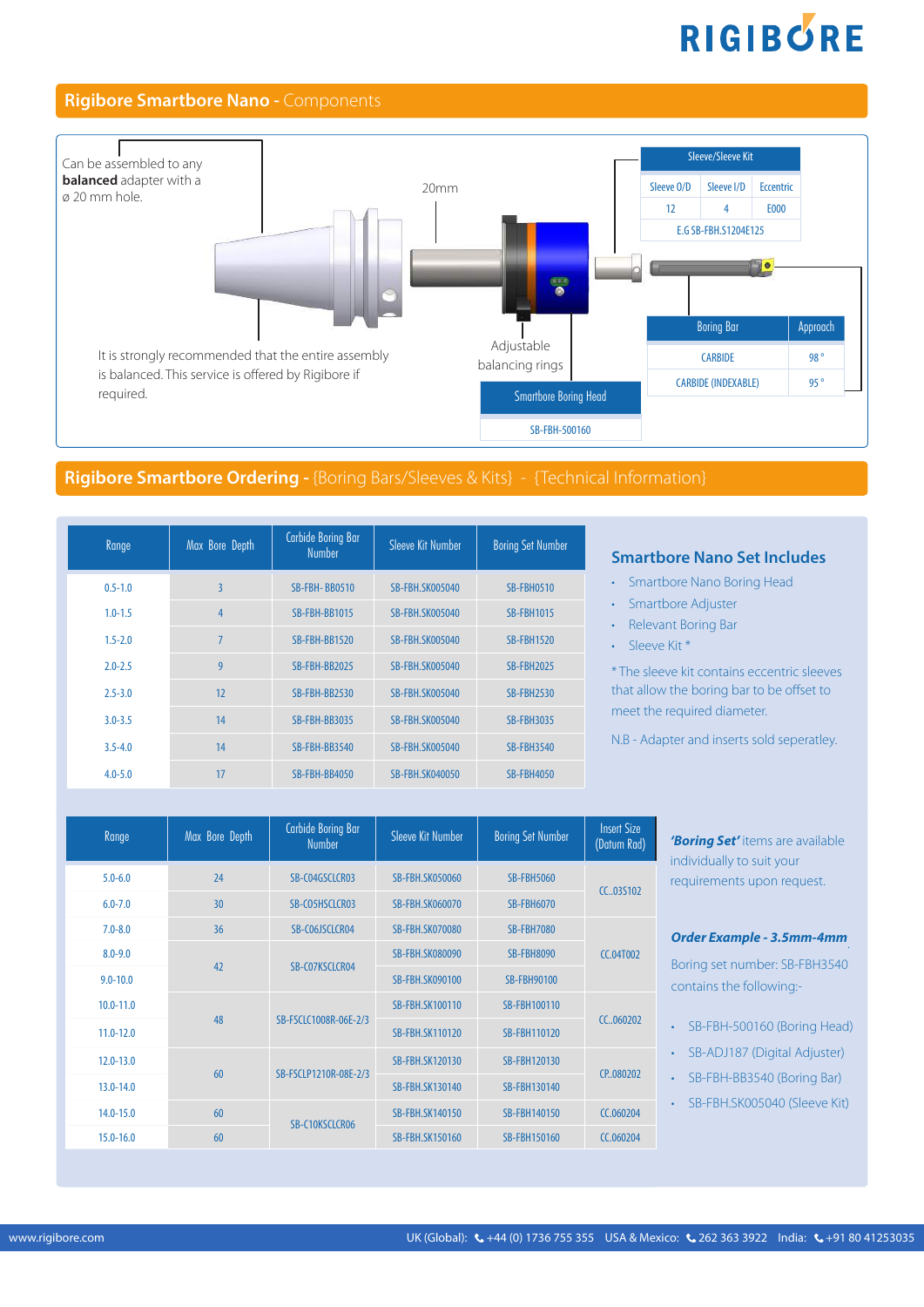### **Smartbore Plus Solution**

The Smartbore Plus boring head enables **a range of bore sizes to be reached quickly and accurately** through both coarse and digital fine adjustment measures.

#### **Smartbore Plus Overview**

Smartborg Plus+

The Smartbore Plus boring head range enables micron accurate diameter changes across a range of precision boring heads from 15mm upwards.

Smartbore

- **• SB-M15** 15mm/0.590 inches 18.5mm/ 0.728 inches (CC Insert)
- **• SB-M18** 18mm/0.709 inches 22mm/ 0.866 inches (TP/CC Insert)
- **• SB-M20** 20mm/0.787inches31mm/1.220 inches **(**TP/CC Insert)

#### **Dynamic Adjustment Capabilities**

The coarse adjustment capability allows the tool to be set quickly and accurately across a range of bore sizes. Each boring head offers at least **3.5mm of coarse adjustment** on diameter.

Micron accurate fine adjustments are made using the digital Smartbore Adjuster. Coarse and fine adjustment measures combine to offer flexibility and accuracy in setting bore sizes.







#### **Solution Summary**



A range of bore sizes can be quickly covered using the coarse adjustment feature.



Rigid design avoids the risk of movement from clamping/unclamping.



For optimal performance the Smartbore Plus head should be mounted in a precison collet chuck.



The Smartbore Plus boring head range supports

**CC04, CC06 & TP08** inserts.

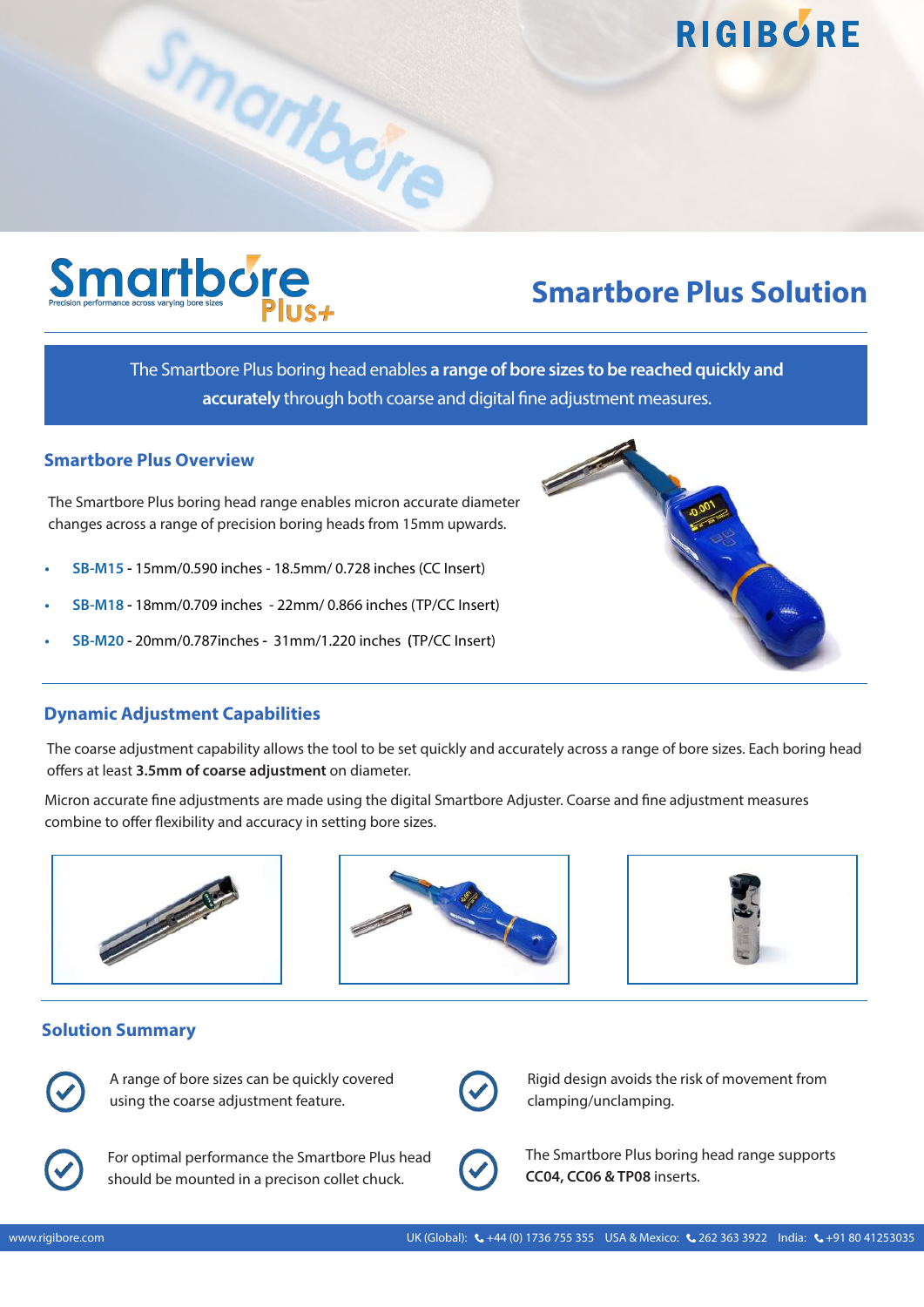

Smartbore

### **Smartbore Plus Technical**



| <b>Smartbore Plus Components</b>                                                                            |                                   |                 |                      |  |  |  |
|-------------------------------------------------------------------------------------------------------------|-----------------------------------|-----------------|----------------------|--|--|--|
| 3. Electronic Interface<br>2. Fine Adjustment Torx Screw<br>4. Coarse Adjustment Locking Screw<br>1. Insert |                                   |                 |                      |  |  |  |
| 5. Insert Holder                                                                                            | <b>6. Coarse Adjustment Screw</b> | 7. Insert Slide | 8. Lubrication Point |  |  |  |

| Smartbore Plus Head   Part Number            |                                          | <b>Diameter</b><br>Range | Shank<br>Length    | <b>Shank</b><br><b>Diameter</b> | <b>Tool Body</b><br>Length | Coarse<br>Adjust | Approach<br>Angle |
|----------------------------------------------|------------------------------------------|--------------------------|--------------------|---------------------------------|----------------------------|------------------|-------------------|
|                                              | <b>SB</b>                                | mm                       | Short/Long<br>(mm) | mm                              | mm                         | mm               | $\bullet$         |
|                                              | $SB-M15$                                 | $015 - 18.5$             | 55.00/95.00        | 014                             | 50                         | 1.75             | $93^\circ$        |
|                                              | <b>SB-M18-CC06</b><br><b>SB-M18-TP08</b> | $018 - 22$               | 52.50/77.50        | ø 16                            | 57                         | 2.0              | $93^\circ$        |
|                                              | <b>SB-M20-CC06</b><br><b>SB-M20-TP08</b> | $\emptyset$ 20 - 31*     | 75.00              | ø 18                            | 46                         | 5.5              | $93^\circ$        |
| total adjustment range $= 0.30$ mm on radius |                                          |                          |                    |                                 |                            |                  |                   |

\*Diameter is achieved across two seperate insert holders, covering **20mm-26mm** & **25mm-31mm**.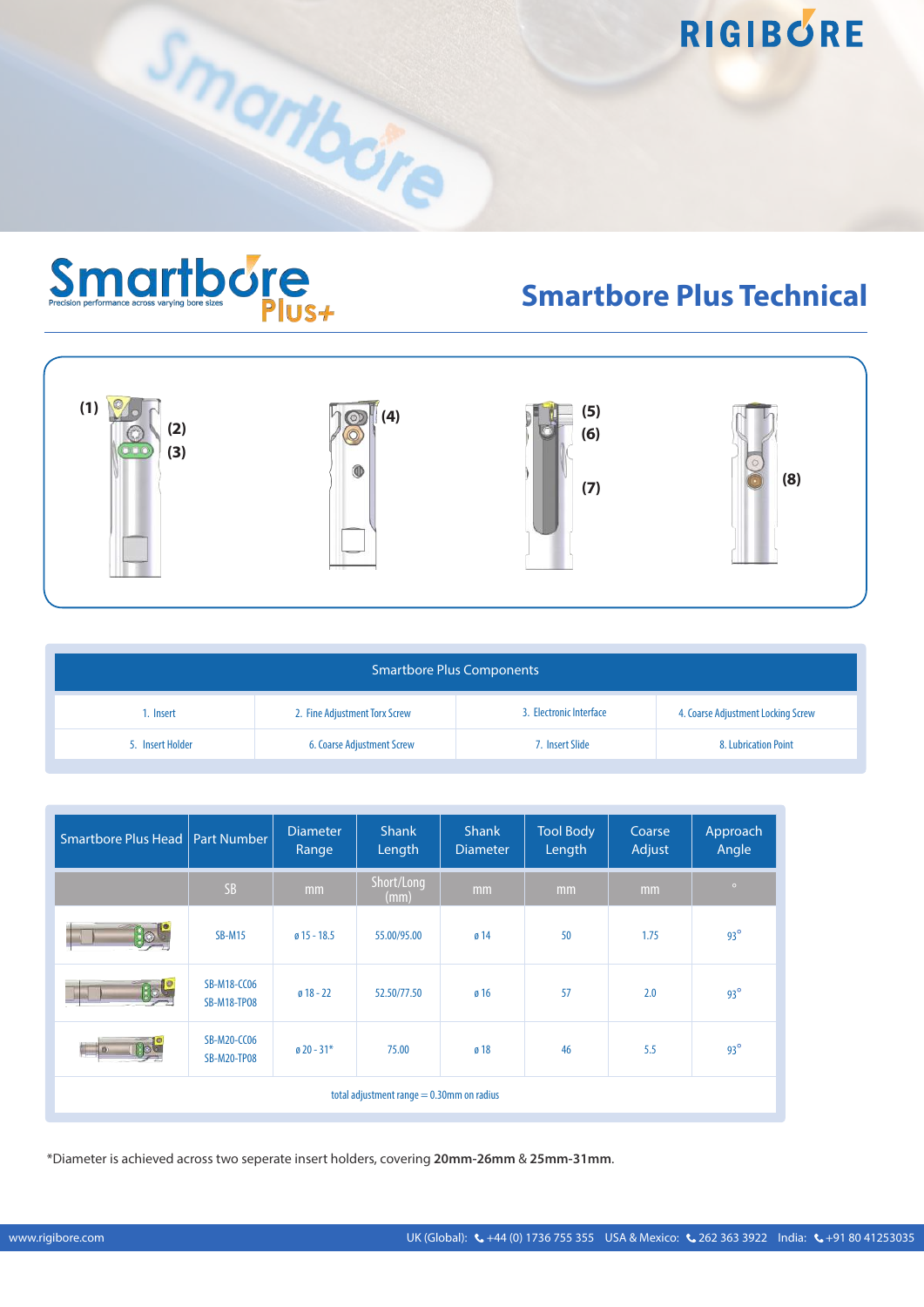### **Frequently Asked Questions**

#### **Q: How durable is the handheld Smartbore Adjuster?**

Smartbore

**A: The Smartbore Adjuster has been tested extensively to ensure it provides extremely minimal risk of damage even in the harshest machining environments.** 

**Adjustments can be made in the machine spindle, without risking damage from dust, oil, chips and coolant that may collide with the tool.** 

**The handheld Smartbore Adjuster is in fact so durable that it will maintain full functionality even if it is dropped into coolant or water.** 

#### **Q: What adjustment ranges does Smartbore Technology cover?**

**A: Rigibore's patented Smartbore technology covers a wide adjustment range for boring applications.**

*Smartbore Cartridges* **offer an adjustment range of 16mm upwards, either built into the bar as a slide assembly or offered as a cartridge based solution.** 

**Alternatively, for small hole boring operations, the** *Smartbore Nano* **boasts an adjustment range from 16mm down to 0.5mm in diameter.**

#### **Q: How prone to damage is the handheld Smartbore Adjuster?**

**A: The Smartbore Adjuster's sophisticated design minimises the risk of damage in operation.** 

**Applying a constant preload and determining adjustments using sensor technology means the adjuster does not apply more torque than required, eliminating the risks of damage associated with it.** 

**If accidentally dropped during the adjustment process, the torx will spring back inside the adjuster to eliminate the potential for damage when colliding with the floor.** 

**If damage to the torx driver occurs in operation, the Smartbore Adjuster can be returned to Rigibore where it will be repaired for a small service charge.**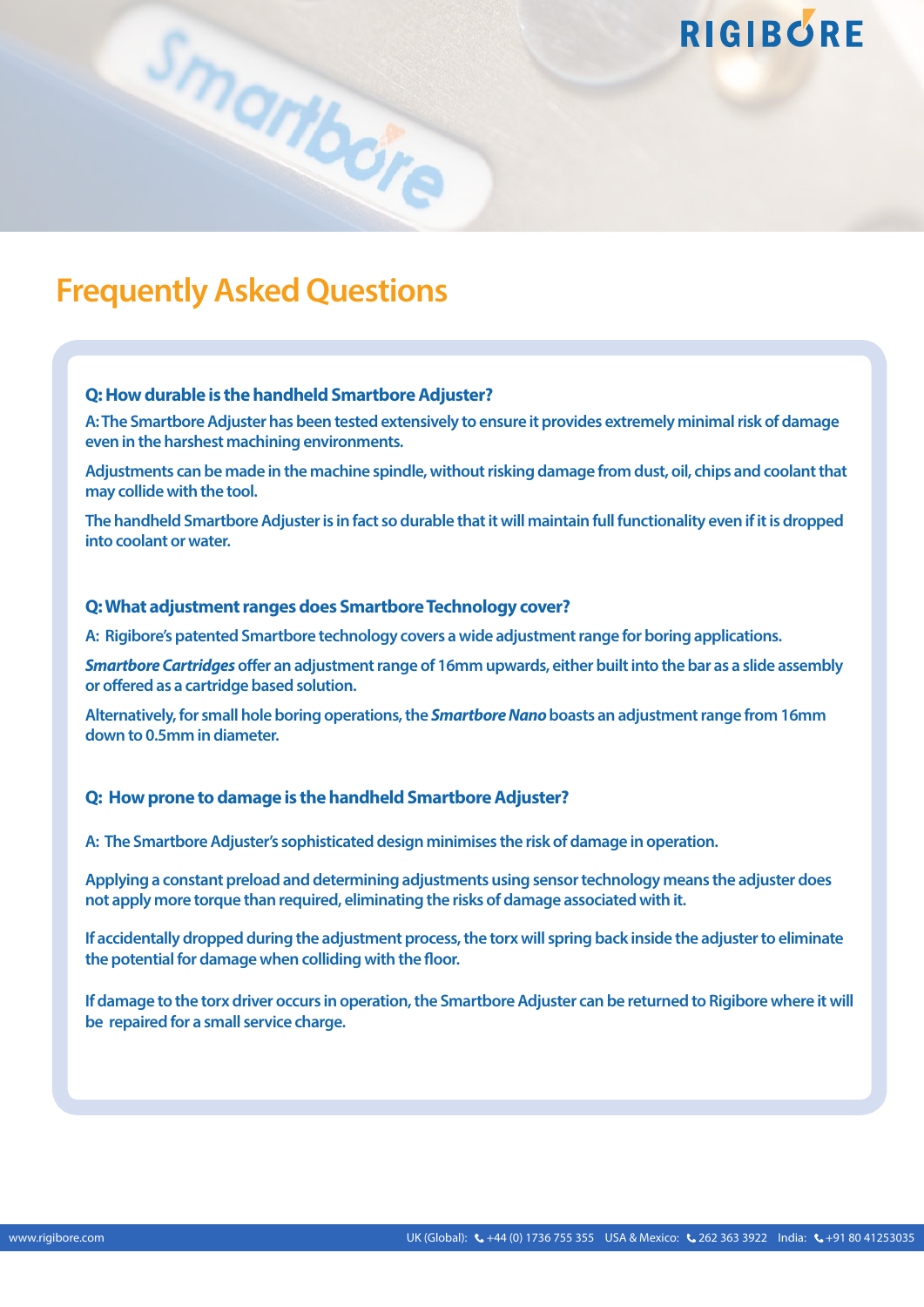#### **Q: How does communication between the Smartbore cartridge and Adjuster work?**

**A: The Smartbore cartridge contains an integral position transducer. This is activated by the Adjuster when the connection is made.**

**The Smartbore Adjuster contains a rechargeable power source, together with the control electronics necessary to display the adjustment reading on the LCD display screen.**

**The Adjuster also supplies power to the cartridge position transducer when connected. The transducer returns position data to the Adjuster which is then interpreted and displayed on the LCD display screen.**

#### **Q: What capabilities does the Smartbore Adjuster offer when monitoring diameter changes?**

**A: The handheld Smartbore Adjuster displays can be changed depending on the boring operation and the operators preference. The measurement system can be toggled between** *'MM'* **and '***INCH'* **by using the menu button .**

**The adjustment type can also be toggled between** *'RADIUS'* **and** *'DIAMETER'* **to suit the operators needs. The Smartbore Adjuster also offers adjustment based on the type of diameter change, displaying both** *'BORING'*  **and '***OVERTURNING'* **capabilities.** 

#### **Q: Are Smartbore Cartridges Interchangeable with UFP Cartridges?**

**A: Smartbore cartridges are designed to fit UFP cartridge pockets, and are completely interchangeable with standard UFP cartridges.**

#### **Q: How can the Smartbore Adjuster be charged in case of a flat battery and how long does the process of charging traditionally take?**

**A: A Smartbore re-charger kit (SB-CHR07) is included with each Smartbore Adjuster. The re-charger can be purchased separately if required.**

**The Smartbore Adjuster can be fully charged from flat battery in under an hour.** 

#### **Q: Is the Smartbore Adjustment system relative or absolute in it's adjustment methods?**

**A: Smartbore adjustments are based on an absolute scale , beginning at 0 and monitoring positive or negative diameter changes in a certain direction from the established starting point.** 

**The Adjuster's capabilities do not account for a relative measurement scale, meaning it can not establish the current diameter of the tool's cutting edge and therefore must be predetermined before making an adjustment.** 

#### **Q: Do you have to calibrate the Smartbore Adjuster?**

**A: No, the Smartbore Adjuster is fully calibrated before dispatch from Rigibore and is ready for use upon arrival.**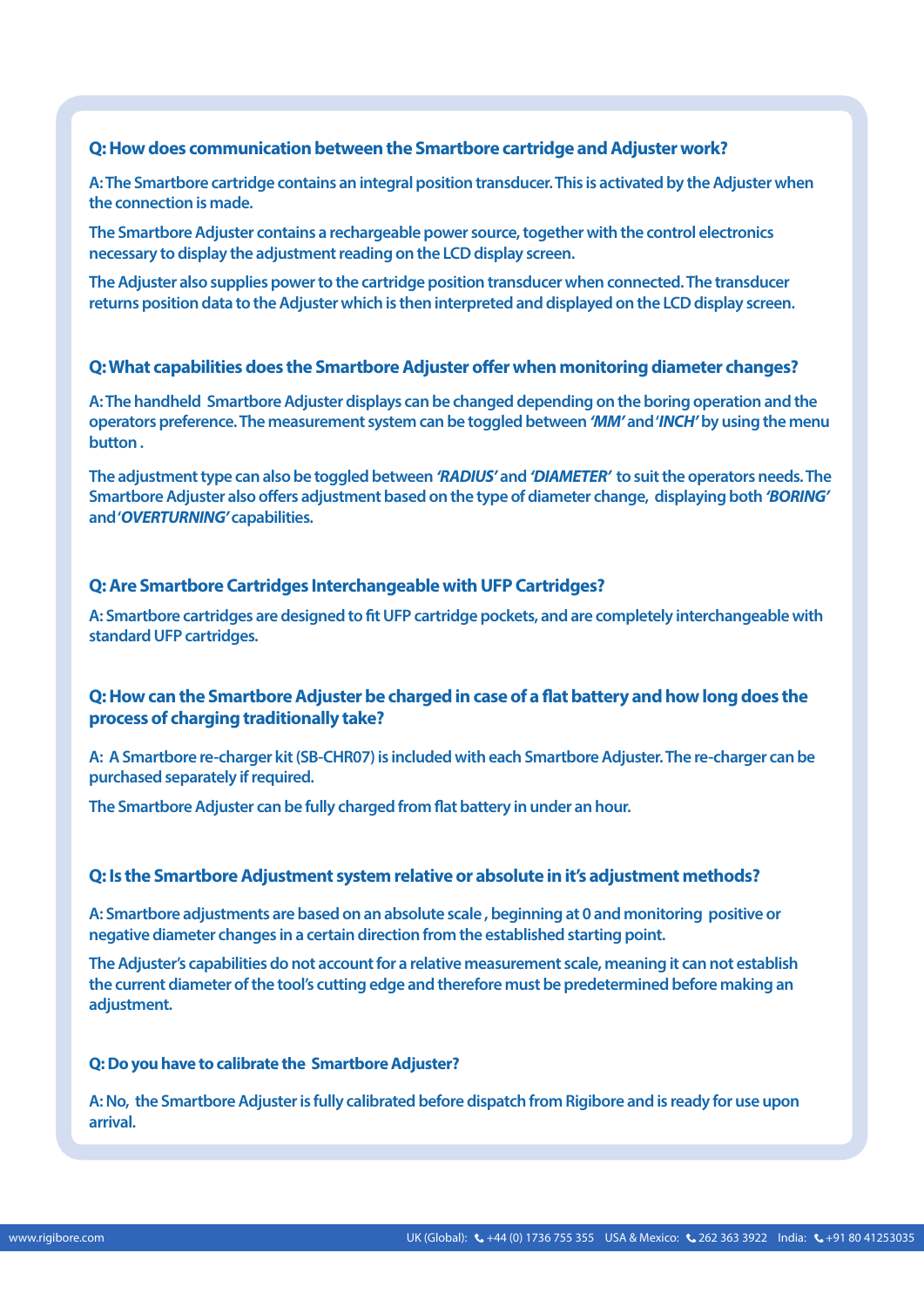

### **Gear Housing**

#### **Project Overview**

Smartbore technology was applied to improve production of gear housing components.

Prior to the project, this second tier automotive supplier was experiencing a number of accuracy issues, contributing towards high scrap rates.

Prior to implementation of Smartbore technology, the organisation in question used carbide support pads to stabilise the bar and counteract deflection when boring the gear housing component.

Rigibore's objectives for this project were focused around designing a tooling package that could operate at a higher speed and feed rate, reducing cycle time whilst significantly increasing accuracy.

#### **Smartbore Solution**

Rigibore used specialised in-house design software RADS to design, manufacture and deliver a tool made up of the following components

• Smartbore Cartridge-Smartbore Cartridges allowed simplistic, micron-accurate adjustment down to 0.001mm on diameter using the handheld digital adjuster.

• Hydrostatic Tooling- Rigibore's hydrostatic tooling allowed through-coolant to efficiently evacuate chips between the bar and component.

• Special Insert Geometry- Rigibore's special insert geometry ran at higher surface speeds and lower feeds, .While the cutting tool is operating, burnishing to provide a smooth surface finish.



**RIGIBORE** 

**HSK36A Smartbore Finishing Tool** 

#### **Results**

• CP Data- Smartbore technology contributes to a more efficient process control, Since the introduction of Rigibore tooling, parts are now being produced within the customer's Cpk requirements.

• Scrap Rate- Prior to the introduction of Rigibore tooling, out of every 100 parts produced, 7 were Rejected . Rigibore improved this figure with 100 parts being produced, 1 part was rejected.

• Finish Quality- Whilst vastly increasing the feed rate from S 1800 @ 600mm/min with the old, padded style of tooling to S6000 @ 1000 mm/min with hydrostatic approach.

Rigibore tooling maintained the required surface finish. Proving that higher surface speeds with lower feed rates reduced cutting pressure, therefore less deflection. This coupled with easy micron-adjustment outperforms padded tooling whilst reducing cost .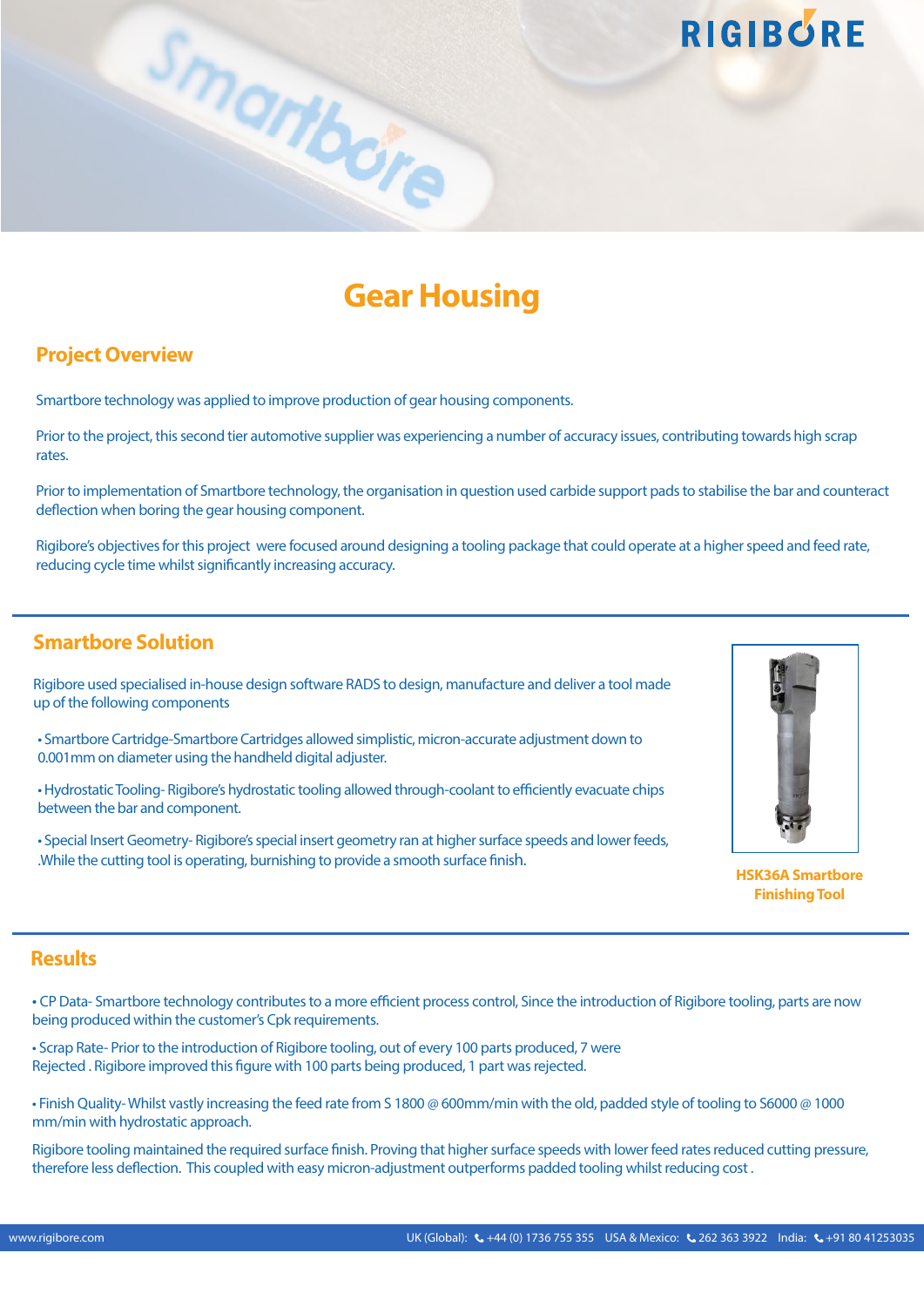### **Connection Rods Case Study**

#### **Project Overview**

Rigibore tooling was selected to improve boring efficiency of a 2nd Tier Automotive company, machining connection rod components.

Prior to implementation of the Rigibore solution, this industry leading automotive parts manufacturer was using a well known tooling provider incorporating a *bladed reamer style boring bar.* 

Smartbore

Although accuracy in operation was of sufficient quality, this tooling package was taking anywhere up to an entire shift to accurately set the diameter.

Often, if a skilled operator was not present on site to make accurate diameter changes the tool would remain idle for hours at a time, dramatically decreasing productivity rates and impacting the organisation's ability to meet critical lead times.

#### **Smartbore Solution**

Rigibore selected *Smartbore Cartridge t*echnology as a solution to improve efficiency this application. The goals of this project were to provide micron-accuracy in adjustment, whilst minimising setting time.

•**Smartbore Adjuster-** The handheld Adjuster allows the capability for operators of all skill and experience levels to make micron-precise adjustments quickly and simply.

Turning the adjusters handle clockwise or anti-clockwise initiates micron-precise positive or negative adjustments to the tools cutting edge.

• **PCD Inserts**- PCD inserts provide superior wear resistance, even when operating at high speeds and feeds. This capability meant that tooling could run for longer periods of time without requiring changes to the tools cutting edge.

#### **Results**

**• Scrap Rates -** Prior to implementation of Smartbore tooling, the organisation in question was experiencing a extremely high scrap rate. The Smartbore tool was set, and left to run, after *200 parts were machined just 2 pieces were scrapped,* combining the PCD inserts durability and Smartbore's micron-accurate adjustment capabilities.

**• Setting-** Smartbore technology's capability allowed the organisation to unlock exceptional time saving benefits. Where setting with previous tooling could take an entire shift, Smartbore tooling was accurately set in just *30-40 minutes*. Smartbore tooling dramatically decreased spindle downtime and maximised production capabilities.

**• Cost Savings** *-PCD in*serts cost a around a quarter to replace compared to the bladed reamer solution, results showed the Smartbore tool machined *4,600 parts* using just 1 PCD insert and without the need for adjustment.





**RIGIBORE**